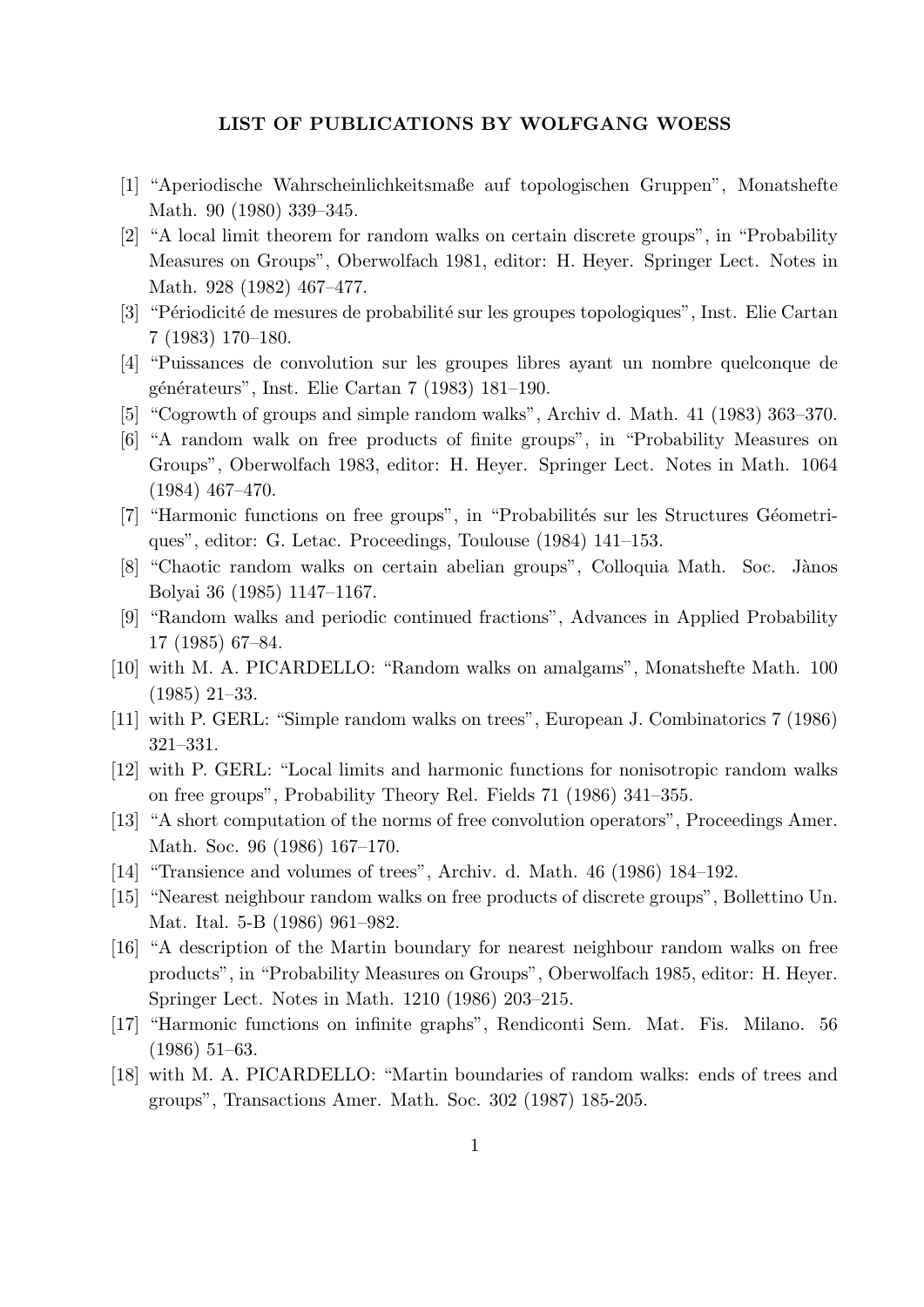- [19] "Context-free languages and random walks on groups", Discrete Math. 67 (1987) 81–87.
- [20] "Random walks on infinite graphs", in: "Stochastics in Combinatorial Optimization", CISM Lecture Notes, Udine. editor: G. Andreatta, F. Mason, P. Serafini. World Scientific, Singapore (1987) 255–263.
- [21] with M. A. PICARDELLO: "Finite truncations of random walks on trees" (appendix to: A. Korànyi, M. A. Picardello, M. Taibleson: "Hardy-spaces on non-homogeneous trees"), Symposia Math. 29 (1988) 255-265.
- [22] with M. A. PICARDELLO: "Harmonic functions and ends of graphs", Proc. Edinburgh Math. Soc. 31 (1988) 457–461.
- [23] "Graphs and groups with tree-like properties", J. Combinatorial Th., Ser. B, 47 (1989) 361–371.
- [24] with M. A. PICARDELLO: "A converse to the mean value property on homogeneous trees", Transactions Amer. Math. Soc. 311 (1989) 209–225.
- [25] with B. MOHAR: "A survey on spectra of infinite graphs", Bull. London Math. Soc. 21 (1989) 209–234.
- [26] with C. D. GODSIL, W. IMRICH, N. SEIFTER and M. E. WATKINS: "On bounded automorphisms of infinite graphs", Graphs and Combinatorics 5 (1989) 333-338.
- [27] "Amenable group actions on infinite graphs", Math. Annalen. 284 (1989) 251–265.
- [28] "Boundaries of random walks on graphs and groups with infinitely many ends", Israel J. Math. 68 (1989) 271–301.
- [29] with M. A. PICARDELLO: "Ends of infinite graphs, potential theory, and electrical networks", in "Cycles and Rays: Basic Structures in Finite and Infinite Graphs", NATO ASI Series, Montréal. editor: G. Hahn, G. Sabidussi, R. E. Woodrow. Kluwer, Dordrecht (1990) 181–196.
- [30] with P. M. SOARDI: "Amenability, unimodularity, and the spectral radius of random walks on infinite graphs", Math. Zeitschrift 205 (1990) 471–486.
- [31] with P. M. SOARDI: "Uniqueness of currents in infinite resistive networks", Discrete Applied Math. 31 (1991) 37–49.
- [32] "Topological groups and infinite graphs", Discrete Math. 95 (1991) 373–384.
- [33] with M. A. PICARDELLO and M. TAIBLESON: "Harmonic functions on Cartesian products of trees with finite graphs", J. Functional Analysis 102 (1991) 379–400.
- [34] with M. A. PICARDELLO: "Examples of stable Martin boundaries of Markov chains", in "Potential Theory", (M. Kishi, editor), Proceedings, Nagoya 1990, de Gruyter, Berlin (1991) 262–270.
- [35] "Behaviour at infinity and harmonic functions of random walks on graphs", in "Probability Measures on Groups, X" (H. Heyer, editor), Proceedings, Oberwolfach (1990), Plenum Press, New York (1991) 437–458.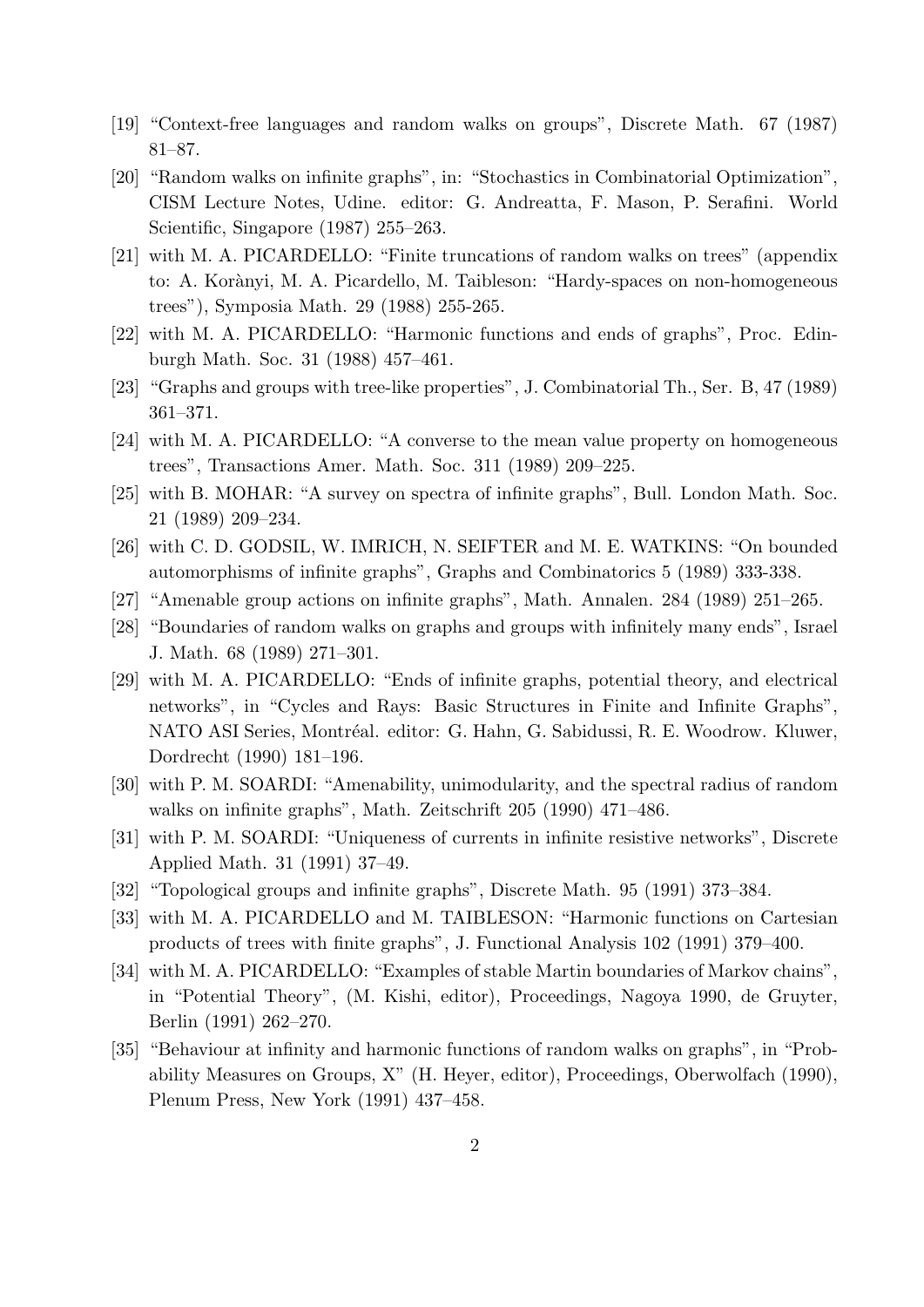- [36] with D. I. CARTWRIGHT: "Infinite graphs with nonconstant Dirichlet finite harmonic functions", SIAM J. Discrete Math. 5 (1992) 380–385.
- [37] with M. A. PICARDELLO and M. TAIBLESON: "Harmonic measure of the planar Cantor set from the viewpoint of graph theory", Discrete Mathematics 109 (1992) 193–202.
- [38] with V. A. KAIMANOVICH: "Behaviour at infinity and Dirichlet problem for random walks on graphs with a strong isoperimetric inequality", Probability Theory Rel. Fields. 91 (1992) 445–466.
- [39] with M. A. PICARDELLO: "Martin boundaries of Cartesian products of Markov chains", Nagoya Math. J. 128 (1992), 153–169.
- [40] with W. IMRICH and N. SAUER: "The average size of nonsingular sets in a graph", in: "Finite and Infinite Combinatorics in Sets and Logic", editor: N. Sauer et al. Kluwer, Dordrecht (1993), 199–205.
- [41] with D. I. CARTWRIGHT and P. M. SOARDI: "Martin and end compactifications of non locally finite graphs", Transactions Amer. Math. Soc. 338 (1993) 670–693.
- [42] with C. THOMASSEN: "Vertex-transitive graphs and accessibility", J. Combinatorial Th., Ser. B. 58 (1993) 248–268.
- [43] "Fixed sets and free subgroups of groups acting on metric spaces", Math. Zeitschrift 214 (1993) 425–440.
- [44] with S. GIULINI: "The Martin boundary of the Cartesian product of two hyperbolic spaces", J. Reine Angew. Math. 444 (1993) 17–28.
- [45] "Random walks on infinite graphs and groups a survey on selected topics", Bull. London Math. Soc. 26 (1994) 1–60.
- [46] with D. I. CARTWRIGHT and V. A. KAIMANOVICH: "Random walks on the affine group of local fields and of homogeneous trees", Ann. Inst Fourier (Grenoble) 44 (1994) 1243–1288.
- [47] with M. A. PICARDELLO: "The full Martin boundary of the bi-tree", Annals of Probability 22 (1994) 2203-2222.
- [48] "Topological groups and recurrence of quasi transitive graphs", Rendiconti Sem. Mat. Fis. Milano 64 (1994) 185–213.
- [49] "The Martin boundary for harmonic functions on groups of automorphisms of a homogeneous tree", Monatshefte Math. 120 (1995) 55–72.
- [50] with V. A. KAIMANOVICH: "Construction of discrete, non-unimodular hypergroups", in: Probability Measures on Groups and Related Structures, Proceedings, Oberwolfach 1994 (editor: H. Heyer), World Scientific, Singapore (1995) 196–209.
- [51] "Dirichlet problem at infinity for harmonic functions on graphs", International Conference on Potential Theory 1994, Proceedings (editors: J. Král et al.), de Gruyter, Berlin (1996) 189–217.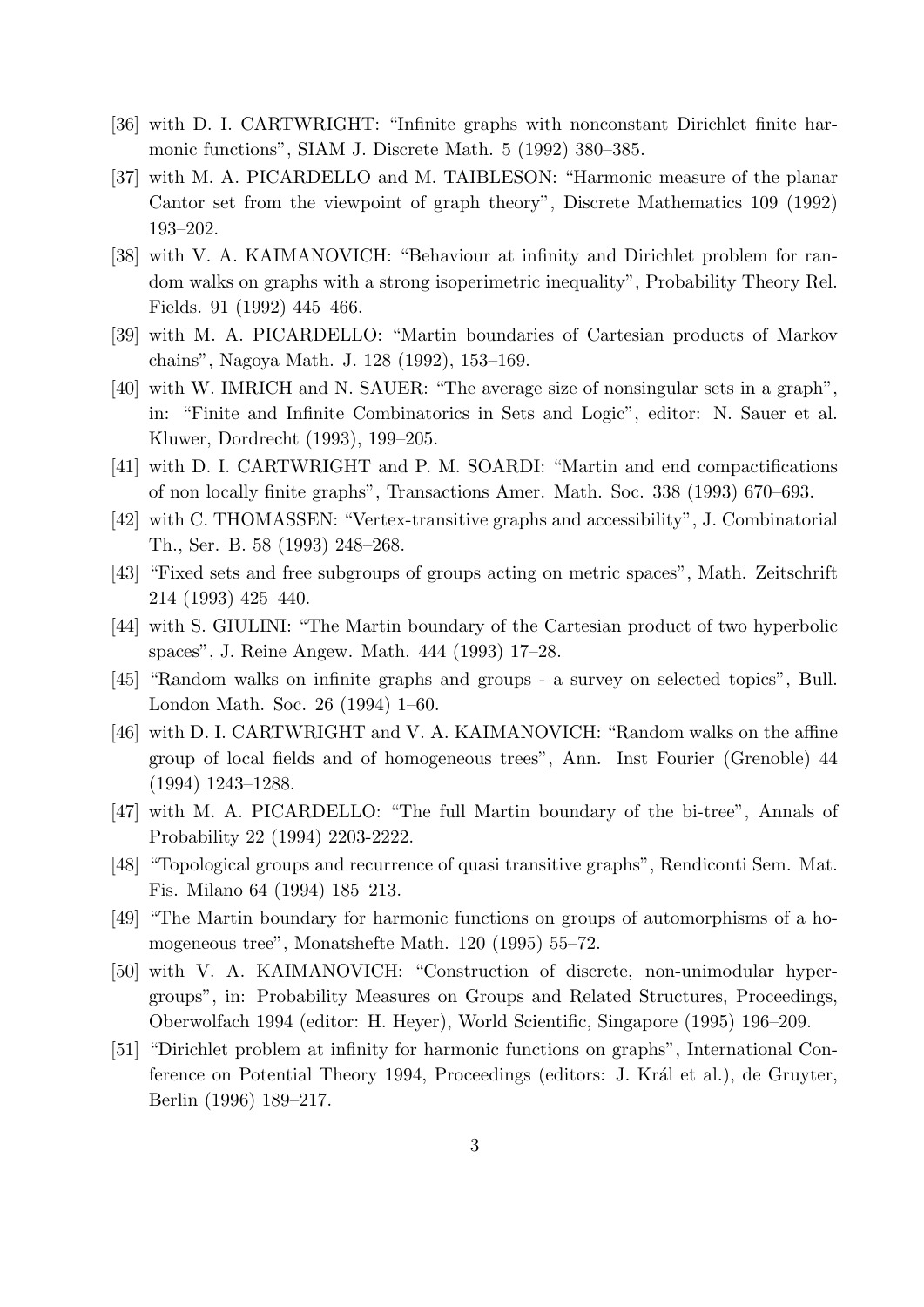- [52] with L. SALOFF-COSTE: "Computing norms of group-invariant transition operators", Combinatorics, Probability, and Computing 5 (1996) 161–178.
- [53] with P. J. GRABNER: "Functional iterations and periodic oscillations for random walk on the Sierpiński graph", Stochastic Proc. Appl. 69 (1997) 127–138.
- [54] with L. SALOFF-COSTE: "Transition operators, groups, norms, and spectral radii", Pacific J. Math. 180 (1997) 333–367.
- [55] "Harmonic functions for group-invariant random walks on graphs", Contemporary Math. 206 (1997) 179–181.
- [56] "A note on tilings and strong isoperimetric inequality", Math. Proc. Cambridge Phil. Soc. 124 (1998) 385–393.
- [57] with N. SEIFTER: "Approximating graphs with polynomial growth", Glasgow Math. J. 42  $(2000)$  1–8.
- [58] "Irrfahrten", in: Zur Kunst des formalen Denkens (Herausgeber: R. E. Burkard, W. Maass, P. Weibel), Passagen Verlag, Wien (2000) 173–192.
- [59] with S. BROFFERIO: "On transience of card shuffling", Proc. Amer. Math. Soc. 129 (2001) 1513–1519.
- [60] "Heat diffusion on homogeneous trees (note on a paper by Medolla and Setti)", Boll. Un. Mat. Ital. 4-B (2001) 703–709 and (Erratum) 5-B (2002) 259-260.
- [61] with V. A. KAIMANOVICH: "Boundary and entropy of space homogeneous Markov chains", Annals of Probability 30 (2002) 323-363.
- [62] with T. SMIRNOVA-NAGNIBEDA: "Random walks on trees with finitely many cone types", J. Theoret. Probab. 15 (2002) 399–438.
- [63] with T. CECCHERINI-SILBERSTEIN: "Growth and ergodicity of context-free languages", Transactions Amer. Math. Soc. 354 (2002) 4597-4625.
- [64] with T. CECCHERINI-SILBERSTEIN: "Growth sensitivity of context-free languages", Theoretical Computer Science 307 (2003) 103–116.
- [65] "Generating function techniques for random walks on graphs", Contemporary Math. 338 (2003), 391–423.
- [66] with D. I. CARTWRIGHT: "Isotropic random walks in a building of type  $\tilde{A}_d$ ", Math. Zeitschrift 247 (2004) 101–135.
- [67] "Lamplighters, Diestel-Leader graphs, random walks, and harmonic functions", Combinatorics, Probablity & Computing 14 (2005) 415–433. .
- [68] with L. BARTHOLDI: "Spectral computations on lamplighter groups and Diestel-Leader graphs", J. Fourier Anal. Appl. 11 (2005) 175–202..
- [69] "A note on the norms of transition operators on lamplighter graphs and groups", Int. J. Algebra and Computation 15 (2005) 1261–1272.
- [70] with S. BROFFERIO: "Green kernel estimates and the full Martin boundary for random walks on lamplighter groups and Diestel-Leader graphs", Ann. Inst. H. Poincar´e Probab. Stat. 41 (2005) 1101–1123; erratum in vol. 42 (2006), 773–774..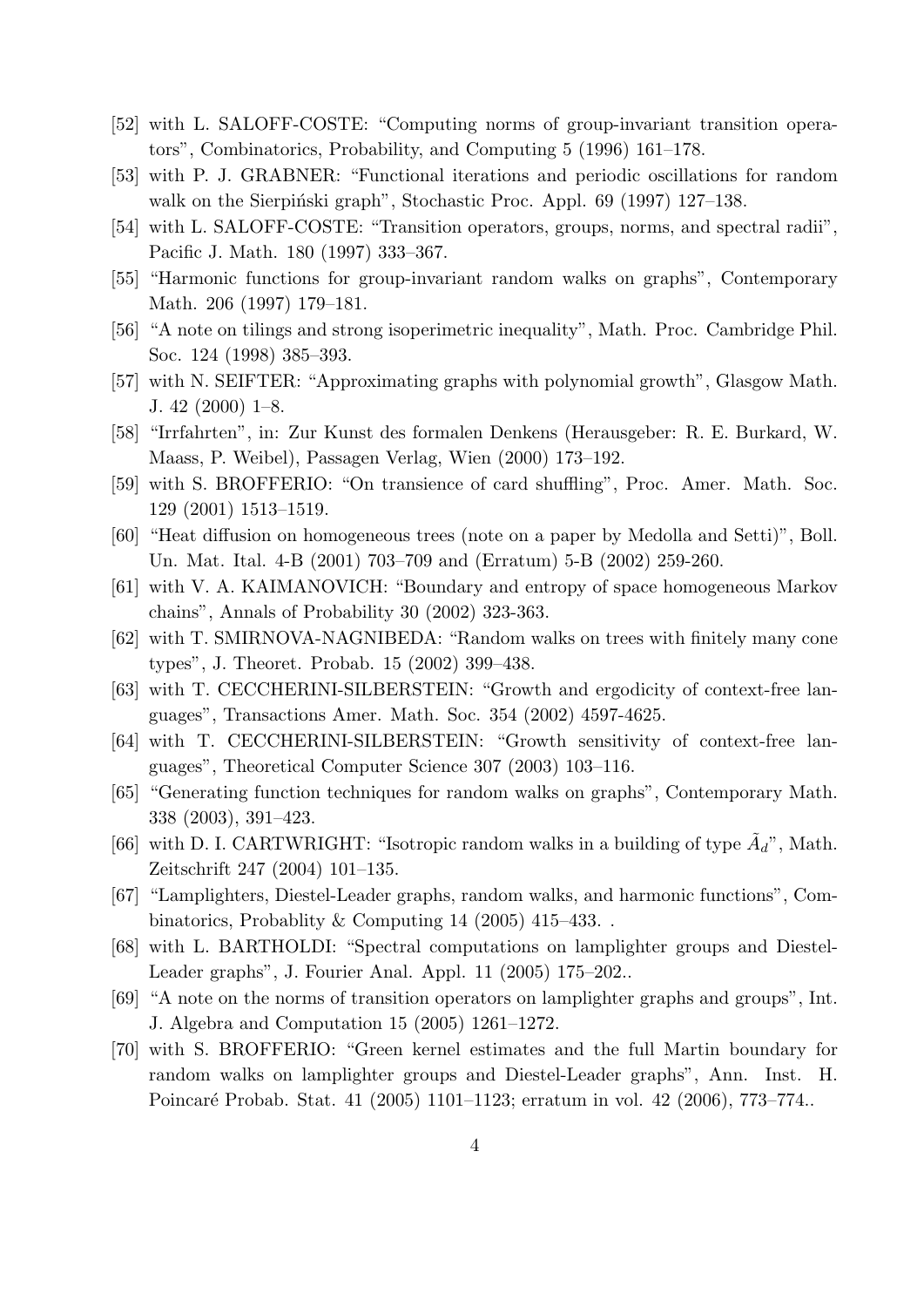- [71] with L. SALOFF-COSTE: "Transition operators on co-compact *G*-spaces", Revista Mat. Iberoamericana 22 (2006) 747–799.
- [72] with S. BROFFERIO: "Positive harmonic functions for semi-isotropic random walks on trees, lamplighter groups, and DL-graphs", Potential Analysis 24 (2006) 245–265.
- [73] with M. PEIGNÉ: "On recurrence of reflected random walk on the half-line", with an appendix on results of Martin BENDA, preprint, TU Graz (2006). [This will remain a preprint posted on ArXiV; a comletely new and different version comprising part of its material is the paper [84] with Peigné, see below.]
- [74] with R. ORTNER: "Non-backtracking random walks and cogrowth of graphs", Canadian J. Math. 59 (2007) 828–844.
- [75] with A. KARLSSON: "The Poisson boundary of lamplighter random walks on trees", Geometriae Dedicata 124 (2007) 95–107.
- [76] with D. I. CARTWRIGHT: "The spectrum of the averaging operator on a network (metric graph)", Illinois J. Math. 51 (2007) 805–830.
- [77] with L. BARTHOLDI and M. NEUHAUSER: "Horocyclic products of trees", J. European Math. Soc. 10 (2008) 771-816.
- [78] with F. LEHNER and M. NEUHAUSER: "On the spectrum of lamplighter groups and percolation clusters", Mathematische Annalen 342 (2008) 69–89.
- [79] with L. SALOFF-COSTE: "Computations of spectral radii on G-spaces", Contemporary Math. 484 (2009) 195–218.
- [80] with W. HUSS and E. SAVA: "Entropy sensitivity of languages defined by infinite automata", via Markov chains with forbidden transitions", Theoretical Computer Science 411 (2010) 44–46.
- [81] with A. BENDIKOV, L. SALOFF-COSTE and M. SALVATORI: "The heat semigroup and Brownian motion on strip complexes", Advances in Mathematics 226 (2011) 992– 1055.
- [82] with M. PEIGNÉ: "Stochastic dynamical systems with weak contractivity properties, I. Strong and local contractivity. With a chapter featuring results of Martin Benda", Colloquium Math. 125 (2011) 31–54.
- [83] with M. PEIGNÉ: "Stochastic dynamical systems with weak contractivity properties, II. Iteration of Lipschitz mappings", Colloquium Math. 125 (2011) 55–81.
- [84] with T. CECCHERINI-SILBERSTEIN: "Context-free pairs of groups. I Contextfree pairs and graphs", European J. Combinatorics 33 (2012) 1449–1466.
- [85] "Context-free pairs of groups. II Cuts, tree sets, and random walks", Discrete Mathematics 312 (2012) 157–173.
- [86] with S. BROFFERIO and M. SALVATORI: "Brownian motion and harmonic functions on  $Sol(p,q)$ ", Internat. Math. Research Notes (IMRN) 22 (2012) 5182-5218.
- [87] "What is a horocyclic product, and how is it related to lamplighters?", Internationale Math. Nachrichten 224 (2013) 1–27.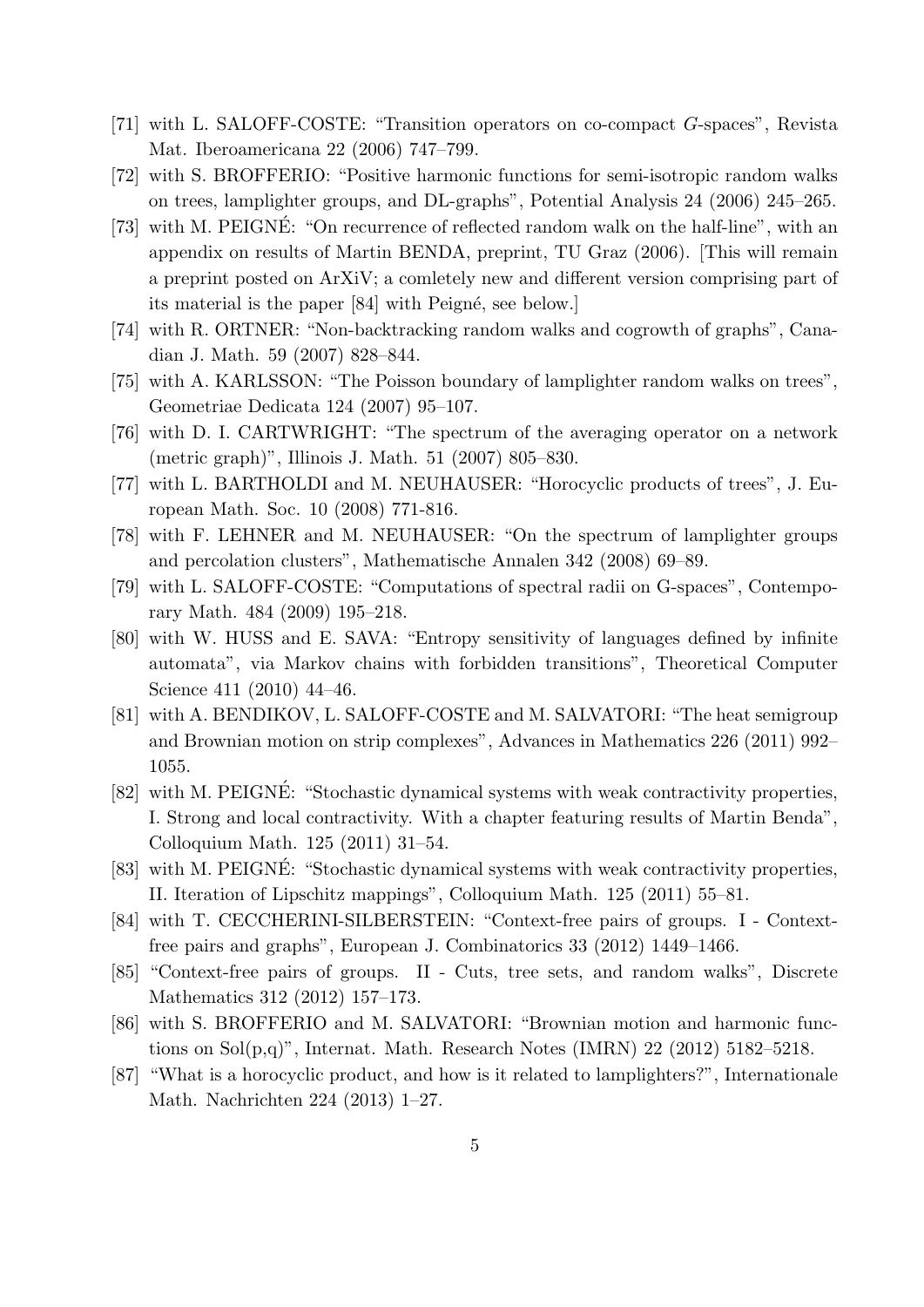- [88] with A. BENDIKOV, A. GRIGOR'YAN and Ch. PITTET: "Isotropic Markov semigroups on ultra-metric spaces", Uspekhi Mat. Nauk 69 (2014) No. 4 (418), 3–102. English original in Russian Math. Surveys 69 (2014) No. 4, 589–680.
- [89] with J. PARKINSON: "Regular sequences and random walks in affine buildings", Ann. Institut Fourier (Grenoble) 65 (2015) 675–707.
- [90] with A. BENDIKOV, L. SALOFF-COSTE and M. SALVATORI: "Brownian motion on treebolic space: escape to infinity", Revista Matematica Iberoamericana 31 (2015) 935–976.
- [91] with T. BOIKO: "Moments of Riesz measures on Poincaré disk and homogeneous tree – a comparative study", Expositiones Math. 33 (2015) 353–374.
- [92] with A. BENDIKOV, L. SALOFF-COSTE and M. SALVATORI: "Brownian motion on treebolic space: positive harmonic functions", Ann. Institut Fourier (Grenoble) 66 (2016) 1691–1731.
- [93] with T. HIRSCHLER: "Comparing entropy rates on finite and infinite rooted trees", IEEE Trans. Information Theory 64 (2018) 5570–5580.
- [94] with A. BENDIKOV and W. CYGAN: "Oscillating heat kernels on ultrametric spaces", Journal of Spectral Theory 9 (2019) 195–226.
- [95] with J. KLOAS: "Multidimensional random walk with reflections", Stochastic Proc. Appl. 129 (2019) 336–354.
- [96] with M. A. PICARDELLO: "Bundary representations of *λ*-harmonic and polyharmonic functions on trees", Potential Analysis 51 (2019) 541–561.
- [97] with M. A. PICARDELLO: " Multiple boundary representations of *λ*-harmonic functions on trees, London Math. Soc. Lecture Notes, to appear.
- [98] with T. HIRSCHLER: "Polyharmonic functions for finite graphs and Markov chains", to appear in "Frontiers in Analysis and Probability: in the Spirit of the Strasbourg-Zrich Meetings", Springer.
- [99] With Ch. LINDORFER: "The language of self-avoiding walks", Combinatorica, to appear.
- [100] With M. PEIGNE: "Recurrence of 2-dimensional queueing processes, and random walk exit times from the quadrant", Preprint, Univ. Tours / TU Graz (2019).
- [101] With E. SAVA-HUSS: "Boundary behaviour of *λ*-polyharmonic functions on regular trees", Preprint, TU Graz (2019).

## **Books**

[A] "Catene di Markov e Teoria del Potenziale nel Discreto" (Lecture notes on Markov chains and discrete potential theory), Quaderni dell'Unione Matematica Italiana 41 (165 pages), 1996.